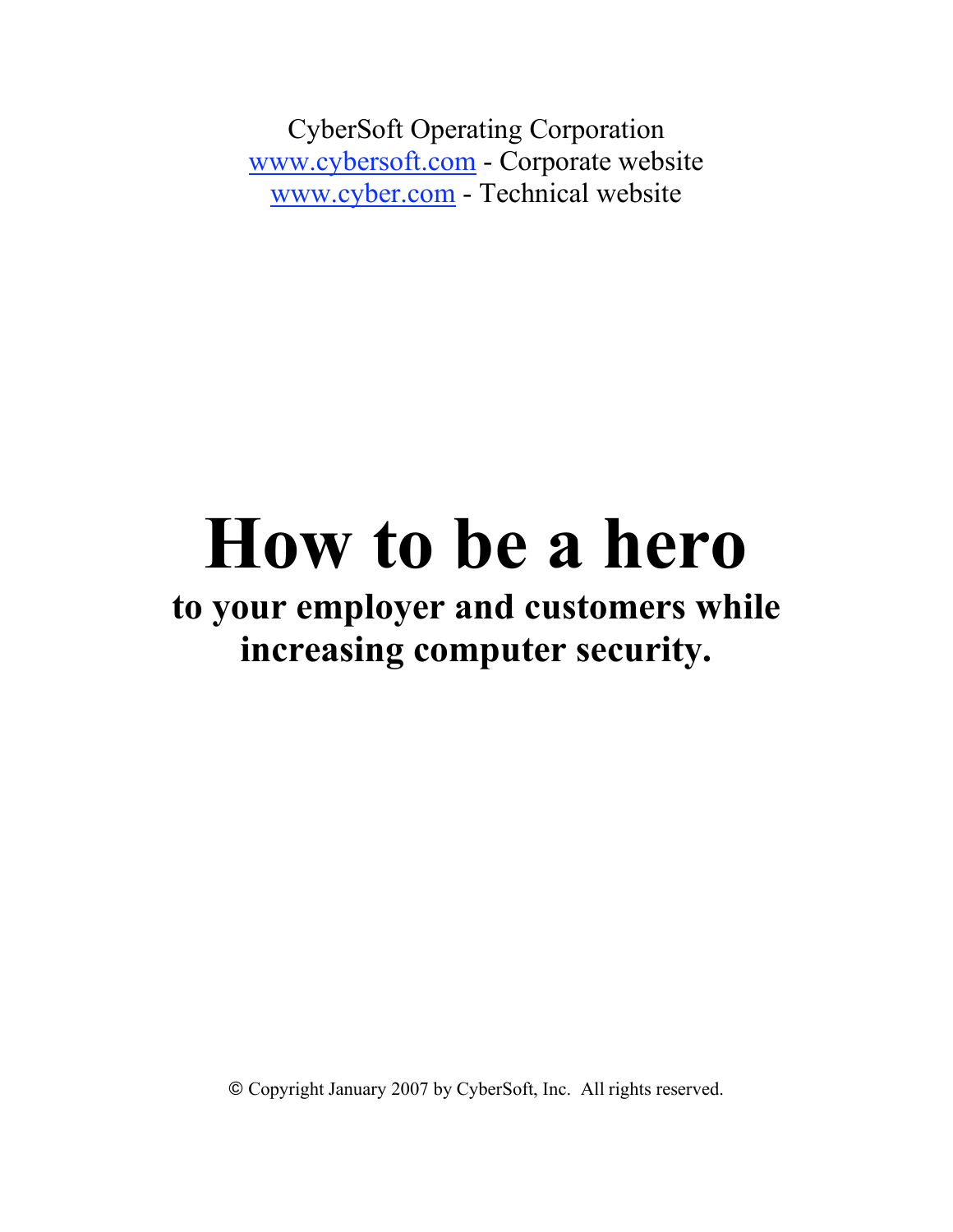Being a hero to your employer is actually easy. All you have to do is **all** of the following:

- **1. Lower costs.**
- **2. Increase productivity.**
- **3. Solve difficult problems easily.**
- **4. Make your customers so happy they buy more of your product/services.**

See, it really is easy. Just do these four things and you will be a hero. Riches and accolades shall follow.

Of course, the real world doesn't work that way. The four things you have to do are really hard and even if you do accomplish them you might not get the riches and rewards.

## Or is it?

Maybe those four things are not as hard as they seem at first glance. Maybe getting the riches and accolades will follow depending upon how much pain your organization needs to go through to gain them. At least in the world of computer security this doesn't seem possible, but it is.

One of the biggest problems in computer security is that standardized requirements, customer actual needs and their very important perceived needs normally are very complex and there may not be any single product that fulfills all of these. *Normally, it may take half a dozen different products from the same number of vendors to resolve most of the needs and requirements.* Then, there is the need for custom written programs to glue them all together. These glue programs are not easy since *none of these programs were ever intended to interact with each other or even with glue programs*.

*The reason this is so hard is because these products are monolithic. They do what they do and only what they do and only in the way they do it.* They don't work with other programs, they cannot be changed in any way and they cannot be used to solve other problems. The solution is to not use monolithic products except where necessary. Instead, use a collection of small tools each of which solve a difficult problem in an easy to understand way and which interact with each other and with other programs. Products of this type are generally referred to as "tool kits". Tools are not monolithic. You can use a hammer to drive a nail or a screw or bang a part into place or chip a block or even open a can of food if you don't mind it being messy. Each tool has its strong point. A hammer is for banging on things and you can use it for any type of job that requires banging. At the same time, you can also use it to break things, like a can of food. If all you have is a hammer then you will use it. When you have a full tool kit it is more likely that you will use a screwdriver to drive a screw, instead of a hammer. (Does not apply to some people!)

Now that we have defined a problem and a potential solution, let us explain in what way a computer security tool kit might solve the four issues needed to make you a hero.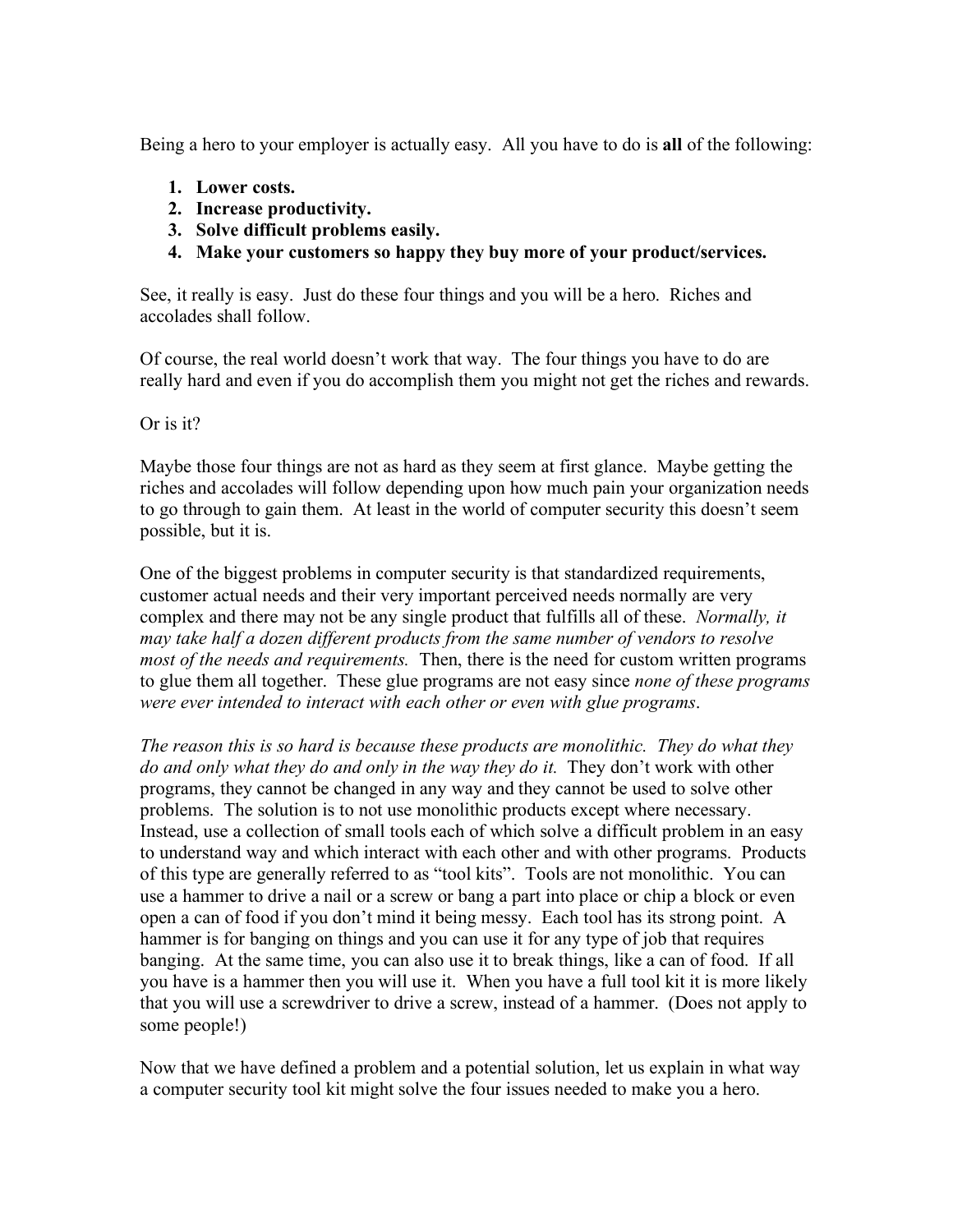#### **1. Lower costs.**

*In general, buying one product instead of six to twelve products to solve a problem lowers costs.* If you are buying a tool kit then you can solve any problem that can be solved with those tools. Normally only your imagination is the limiting factor but you can always ask the manufacturer for help in deciding what tools to use to solve a specific problem. While this may make sense, it is advice that is rarely followed.

#### **2. Increase productivity.**

If you are using a tool kit in which all of the tools were designed from the start to interact with each other and with third party products, then glue programs are not needed. Remember the old rule that 20 percent of the problem takes 80 percent of the resources? Glue programs may take more than 80 percent of the resources. If you don't have to glue things together, then you save all that effort, sweat, and money.

## **3. Solve difficult problems easily.**

All problems become easy to solve when you have the right tools. If you don't believe me, try driving a nail with a shovel. If you have to use a glue program, then you are using the wrong tools. Ban the law of diminishing returns! *Do not accept using 80% of your effort for a 20% result. Insist on 20% effort for an 80% result!* You can do it.

#### **4. Make your customers so happy they buy more of your product/services.** You just lowered costs, increased productivity and easily solved difficult problems. Of course, this is all icing on the cake. *The real value is that you*

*delivered a working product.* How do you think your customer will react?

While there may be many problems in solving these issues, let us look at a few:

## **1. Government or industry standards or regulations.**

Tools can be reconfigured to meet many industry standards and regulations. In the case of CyberSoft tool kits, we also have guidelines that help you meet many directives such as DCID 6/3, MISPOM and others. Our products are also on many US Government approved product lists. Ask for help.

## **2. Uncooperative vendors.**

There is no excuse for uncooperative vendors. Get rid of them. Find new vendors and reduce the number of vendors you have to work with. The less the number of vendors, the less the chance of getting caught in a finger pointing contest!

- **3. High cost because there are too many products involved in the solution.** When you can buy one tool kit and solve a dozen problems, then you don't need to buy a dozen different programs. The special advantage of a tool kit is that you only have one vendor to talk to and the tools interact.
- **4. Solution is complex, requiring glue programs and risk of failure.** Any time a glue program is involved, the risk of failure is high and the law of diminishing returns is invoked. Redesign the solution using the proper tools so glue programs are not needed.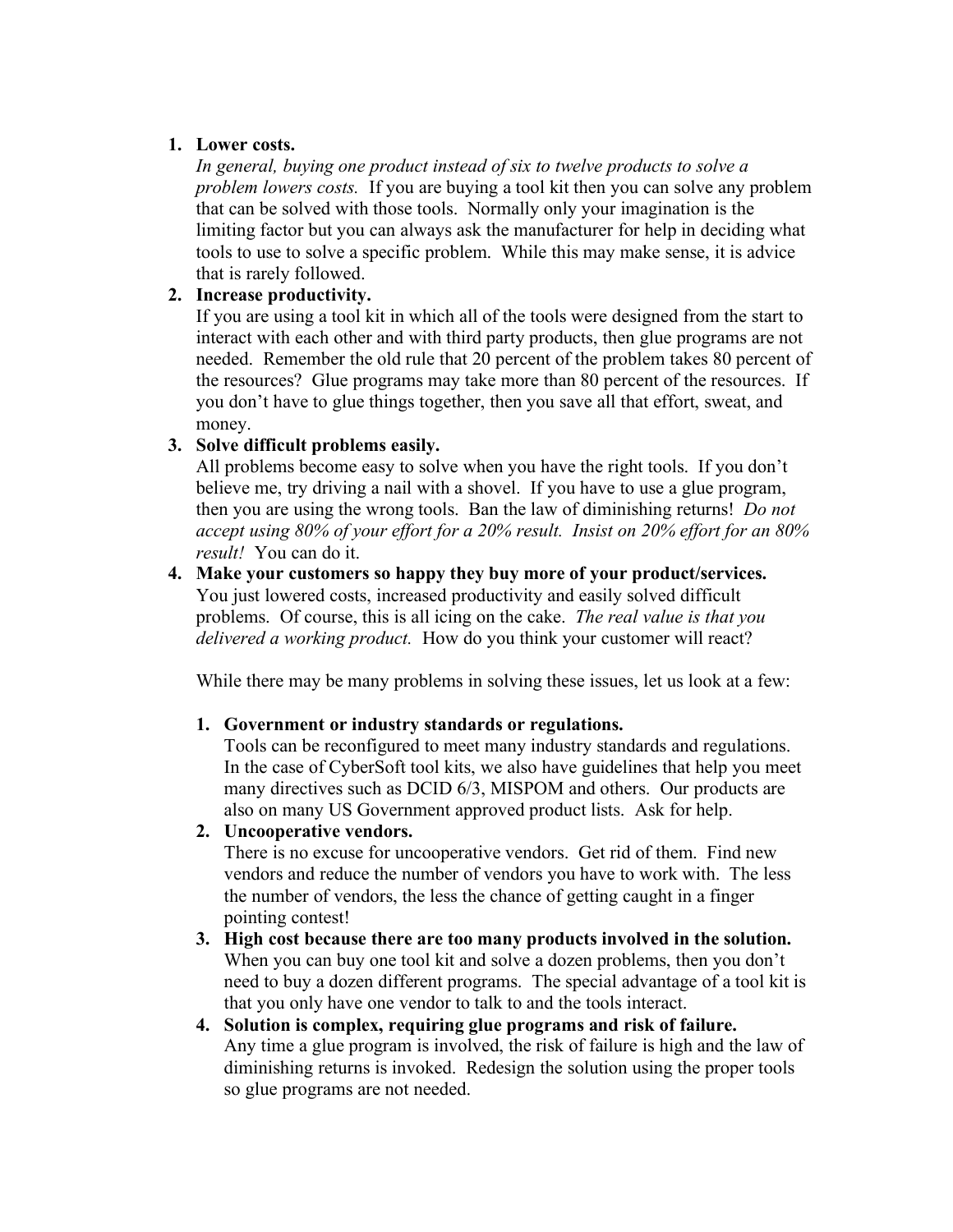#### **5. There is no solution to the problem.**

Unless your customer is asking for something that is physically not possible, then you can always solve any problem given the correct tool. In fact, most of the time when we are saying that a problem cannot be solved, what we really are saying is that we don't know how or that we don't have the correct program to solve the problem. Not a problem with a tool kit! Easily build a complex solution from simple tools. Ask CyberSoft for help.

- **6. Integration problems. They don't work together!** This problem just does not exist with tool kits. All of the tools in a tool kit (at least CyberSoft tool kits) are designed to work together.
- **7. The customer wants specific brand products that won't solve the problem.**

If you can't change their mind, then you need to have these products! It becomes part of the perceived requirements. At the same time, you can still add a tool kit to solve the remainder of the problems. This can be done even if it is redundant with the other product as long as it can be cost justified!

## **Where do you find a computer security tool kit that solves all of these problems?**

CyberSoft's VFind Security Tool Kit (VSTK) family of products solves all of these issues. Each of the tool kits in this family of products provides tools that solve progressively more difficult problems. Since each of these tool kits are still tools, they all obey the laws of CyberSoft tools. The CyberSoft laws of computer tools are:

- 1. All tools are simple and geared toward a specific genre of problems.
- 2. All tools have the ability to interact with each other.
- 3. All tools can interact with third party programs.
- 4. All tools can be used to solve multiple types of problems.
- 5. No tools are monolithic.

## **What are a few of the types of problems that can be solved?**

#### **High-speed general-purpose pattern analysis**

The VFind tool is a general-purpose pattern analysis program that is delivered with "virus" definitions. It can also be used for linguistical analysis such as detecting classified/trade secret information, unsolicited bulk email, other forms of attack software and any other type of data that can be analyzed.

#### **Baseline management**

The CIT tool provides full cryptographic baseline analysis, including what files have been added, deleted, modified, duplicated or otherwise flagged.